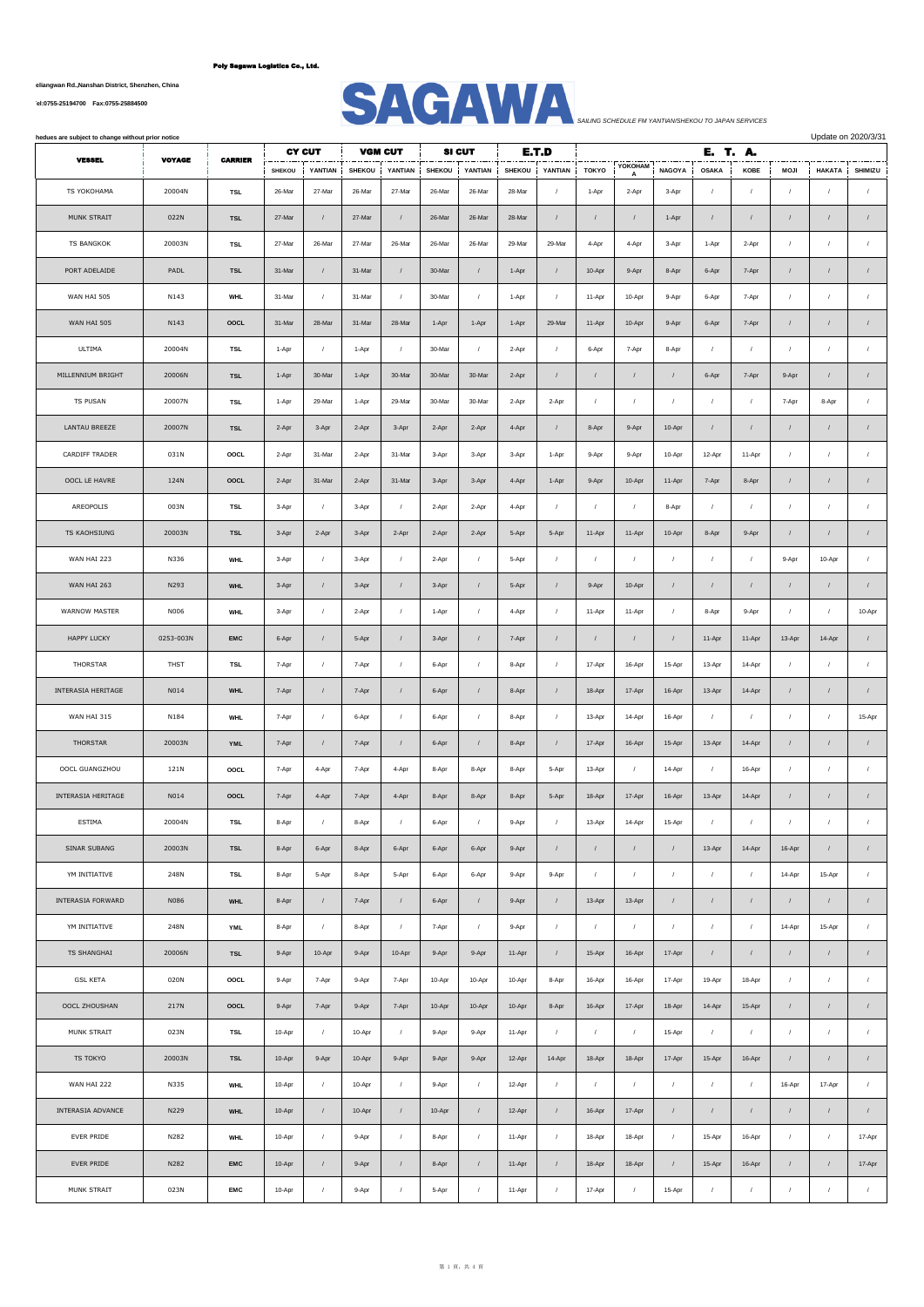**No.1007, Yueliangwan Rd.,Nanshan District, Shenzhen, China**



| hedues are subject to change without prior notice |               |                |               |               |               |                |               |               |               |            |                  |            |               |              |            | Update on 2020/3/31 |            |                  |
|---------------------------------------------------|---------------|----------------|---------------|---------------|---------------|----------------|---------------|---------------|---------------|------------|------------------|------------|---------------|--------------|------------|---------------------|------------|------------------|
| <b>VESSEL</b>                                     | <b>VOYAGE</b> | <b>CARRIER</b> |               | <b>CY CUT</b> |               | <b>VGM CUT</b> |               | <b>SI CUT</b> |               | E.T.D      |                  | YOKOHAM    |               | E. T. A.     |            |                     |            |                  |
|                                                   |               |                | <b>SHEKOU</b> | YANTIAN       | <b>SHEKOU</b> | YANTIAN        | <b>SHEKOU</b> | YANTIAN       | <b>SHEKOU</b> | YANTIAN    | <b>TOKYO</b>     | A          | <b>NAGOYA</b> | <b>OSAKA</b> | KOBE       | <b>MOJI</b>         | HAKATA     | SHIMIZU          |
| MUNK STRAIT                                       | MUNK STRAIT   | <b>YML</b>     | 10-Apr        | $\prime$      | 10-Apr        | $\prime$       | 9-Apr         | $\sqrt{ }$    | 11-Apr        | $\sqrt{ }$ | 16-Apr           | 18-Apr     | 15-Apr        |              | $\prime$   | $\prime$            | $\prime$   | $\sqrt{2}$       |
| <b>GREEN HOPE</b>                                 | 1424-012N     | <b>EMC</b>     | 11-Apr        | $\prime$      | 10-Apr        | $\prime$       | 9-Apr         | $\prime$      | 12-Apr        | $\sqrt{ }$ | 16-Apr           | 17-Apr     | 19-Apr        | $\sqrt{ }$   | $\prime$   | $\prime$            | $\prime$   | 18-Apr           |
| LEO PERDANA                                       | 1757-101N     | <b>EMC</b>     | 13-Apr        | $\sqrt{2}$    | 12-Apr        | $\prime$       | 10-Apr        | $\sqrt{ }$    | 14-Apr        | $\prime$   | $\prime$         | $\prime$   | $\prime$      | 18-Apr       | 18-Apr     | 20-Apr              | 21-Apr     | $\sqrt{ }$       |
| JEJU ISLAND                                       | JILD          | <b>TSL</b>     | 14-Apr        | $\sqrt{2}$    | 14-Apr        | $\prime$       | 13-Apr        | $\sqrt{2}$    | 15-Apr        | $\prime$   | 24-Apr           | 23-Apr     | 22-Apr        | 20-Apr       | 21-Apr     | $\sqrt{ }$          | $\prime$   | $\sqrt{2}$       |
| WAN HAI 506                                       | N179          | <b>WHL</b>     | 14-Apr        | $\prime$      | 14-Apr        | $\sqrt{ }$     | 13-Apr        | $\cal I$      | 15-Apr        | $\sqrt{ }$ | 25-Apr           | 24-Apr     | 23-Apr        | 20-Apr       | 21-Apr     | $\prime$            | $\sqrt{ }$ | $\prime$         |
| WAN HAI 317                                       | N169          | WHL            | 14-Apr        | $\prime$      | 13-Apr        | $\prime$       | 13-Apr        | $\sqrt{ }$    | 15-Apr        | $\sqrt{ }$ | 20-Apr           | 21-Apr     | 23-Apr        | $\sqrt{ }$   | $\prime$   | $\prime$            | $\prime$   | 22-Apr           |
| MARTINIQUE                                        | 010N          | YML            | 14-Apr        | $\prime$      | 14-Apr        | $\prime$       | 13-Apr        | $\prime$      | 15-Apr        | $\sqrt{2}$ | 24-Apr           | 23-Apr     | 22-Apr        | 20-Apr       | 21-Apr     | $\prime$            | $\prime$   | $\sqrt{2}$       |
| OOCL NEW ZEALAND                                  | 087N          | OOCL           | 14-Apr        | 11-Apr        | 14-Apr        | 11-Apr         | 15-Apr        | 15-Apr        | 15-Apr        | 12-Apr     | 20-Apr           | $\sqrt{2}$ | 21-Apr        | $\sqrt{ }$   | 23-Apr     | $\sqrt{ }$          | $\prime$   | $\sqrt{ }$       |
| WAN HAI 506                                       | N179          | OOCL           | 14-Apr        | 11-Apr        | 14-Apr        | 11-Apr         | 15-Apr        | 15-Apr        | 15-Apr        | 12-Apr     | 25-Apr           | 24-Apr     | 23-Apr        | 20-Apr       | 21-Apr     | $\prime$            | $\prime$   | $\prime$         |
| LANTAU BRIDGE                                     | 20005N        | <b>TSL</b>     | 15-Apr        | $\sqrt{ }$    | 15-Apr        | $\prime$       | 13-Apr        | $\cal I$      | 16-Apr        | $\sqrt{ }$ | 20-Apr           | 21-Apr     | 22-Apr        | $\sqrt{ }$   | $\prime$   | $\prime$            | $\prime$   | $\prime$         |
| WILLIAM                                           | 0TV5IN        | <b>TSL</b>     | 15-Apr        | 13-Apr        | 15-Apr        | 13-Apr         | 13-Apr        | 13-Apr        | 16-Apr        | $\prime$   | $\sqrt{2}$       |            | $\sqrt{ }$    | 20-Apr       | 21-Apr     | 23-Apr              | $\prime$   | $\sqrt{2}$       |
| <b>TS PUSAN</b>                                   | 20008N        | <b>TSL</b>     | 15-Apr        | 12-Apr        | 15-Apr        | 12-Apr         | 13-Apr        | 13-Apr        | 16-Apr        | 16-Apr     | $\prime$         | $\sqrt{ }$ | $\prime$      | $\sqrt{ }$   | $\prime$   | 21-Apr              | 22-Apr     | $\sqrt{2}$       |
| WAN HAI 261                                       | N301          | <b>WHL</b>     | 15-Apr        | $\sqrt{2}$    | 14-Apr        | $\prime$       | 13-Apr        | $\sqrt{2}$    | 16-Apr        | $\prime$   | 20-Apr           | 21-Apr     | $\prime$      | $\prime$     | $\prime$   | $\prime$            | $\prime$   | $\sqrt{2}$       |
| <b>TS PUSAN</b>                                   | 20008N        | YML            | 15-Apr        | $\prime$      | 15-Apr        | $\prime$       | 14-Apr        | $\sqrt{ }$    | 16-Apr        | $\sqrt{ }$ | $\prime$         | $\prime$   | $\sqrt{ }$    | $\prime$     | $\prime$   | 21-Apr              | 22-Apr     | $\prime$         |
| TS YOKOHAMA                                       | 20005N        | <b>TSL</b>     | 16-Apr        | 17-Apr        | 16-Apr        | 17-Apr         | 16-Apr        | 16-Apr        | 18-Apr        | $\sqrt{ }$ | 22-Apr           | 23-Apr     | 24-Apr        | $\sqrt{ }$   | $\sqrt{ }$ | $\prime$            | $\prime$   | $\sqrt{2}$       |
| BALEARES                                          | 016N          | OOCL           | 16-Apr        | 14-Apr        | 16-Apr        | 14-Apr         | 17-Apr        | 17-Apr        | 17-Apr        | 15-Apr     | 23-Apr           | 23-Apr     | 24-Apr        | 26-Apr       | 25-Apr     | $\prime$            | $\prime$   | $\prime$         |
| OOCL CHARLESTON                                   | 181N          | OOCL           | 16-Apr        | 14-Apr        | 16-Apr        | 14-Apr         | 17-Apr        | 17-Apr        | 17-Apr        | 15-Apr     | 23-Apr           | 24-Apr     | 25-Apr        | 21-Apr       | 22-Apr     | $\prime$            | $\prime$   | $\sqrt{2}$       |
| AREOPOLIS                                         | 004N          | <b>TSL</b>     | 17-Apr        | $\sqrt{ }$    | 17-Apr        | $\prime$       | 16-Apr        | 16-Apr        | 18-Apr        | $\sqrt{ }$ | $\sqrt{2}$       | $\prime$   | 22-Apr        | $\prime$     | $\sqrt{2}$ | $\prime$            | $\prime$   | $\sqrt{ }$       |
| TS OSAKA                                          | 20004N        | <b>TSL</b>     | 17-Apr        | 16-Apr        | 17-Apr        | 16-Apr         | 16-Apr        | 16-Apr        | 19-Apr        | 21-Apr     | 25-Apr           | 25-Apr     | 24-Apr        | 22-Apr       | 23-Apr     | $\prime$            | $\prime$   | $\sqrt{2}$       |
| WAN HAI 212                                       | N406          | <b>WHL</b>     | 17-Apr        | $\prime$      | 17-Apr        | $\prime$       | 16-Apr        | $\sqrt{ }$    | 19-Apr        | $\prime$   | $\sqrt{ }$       | $\prime$   | $\sqrt{ }$    | $\sqrt{ }$   | $\prime$   | 23-Apr              | 24-Apr     | $\sqrt{2}$       |
| SUNRISE DRAGON                                    | N036          | <b>WHL</b>     | 17-Apr        | $\prime$      | 17-Apr        | $\prime$       | 17-Apr        | $\prime$      | 19-Apr        | $\prime$   | 23-Apr           | 24-Apr     | $\sqrt{2}$    | $\prime$     | $\prime$   | $\sqrt{ }$          | $\prime$   | $\boldsymbol{I}$ |
| WAN HAI 267                                       | N299          | <b>WHL</b>     | 17-Apr        | $\sqrt{2}$    | 16-Apr        | $\prime$       | 15-Apr        | $\sqrt{2}$    | 18-Apr        | $\sqrt{ }$ | 25-Apr           | 25-Apr     | $\sqrt{ }$    | 22-Apr       | 23-Apr     | $\sqrt{ }$          | $\prime$   | 24-Apr           |
| WAN HAI 267                                       | N299          | <b>EMC</b>     | 17-Apr        | $\sqrt{2}$    | 16-Apr        | $\prime$       | 15-Apr        | $\sqrt{ }$    | 18-Apr        | $\sqrt{ }$ | 25-Apr           | 25-Apr     | $\prime$      | 22-Apr       | 23-Apr     | $\prime$            | $\prime$   | 24-Apr           |
| AREOPOLIS                                         | 004N          | EMC            | 17-Apr        | $\prime$      | 16-Apr        | $\prime$       | 15-Apr        | $\sqrt{2}$    | 18-Apr        | $\prime$   | 24-Apr           | $\sqrt{2}$ | 22-Apr        | $\prime$     | $\prime$   | $\prime$            | $\prime$   | $\sqrt{2}$       |
| AREOPOLIS                                         | AREOPOLIS     | <b>YML</b>     | 17-Apr        | $\prime$      | 17-Apr        |                | 16-Apr        | $\sqrt{ }$    | 18-Apr        |            | 23-Apr           | 25-Apr     | 22-Apr        |              |            | $\prime$            |            |                  |
| ADVANCE                                           | 1425-033N     | <b>EMC</b>     | 18-Apr        | $\sqrt{2}$    | 17-Apr        | $\sqrt{ }$     | 16-Apr        | $\prime$      | 16-Apr        | $\sqrt{ }$ | 23-Apr           | 24-Apr     | 26-Apr        | $\sqrt{ }$   | $\sqrt{ }$ | $\prime$            | $\sqrt{ }$ | 25-Apr           |
| PROGRESS C                                        | 1758-052N     | <b>EMC</b>     | 20-Apr        | $\prime$      | 19-Apr        | $\prime$       | 17-Apr        | $\cal I$      | 23-Apr        | $\sqrt{ }$ | $\boldsymbol{I}$ | $\sqrt{2}$ | $\cal I$      | 26-Apr       | 27-Apr     | 28-Apr              | 29-Apr     | $\boldsymbol{I}$ |
| CALANDRA                                          | CLNR          | TSL            | 21-Apr        | $\sqrt{2}$    | 21-Apr        | $\sqrt{ }$     | 20-Apr        | $\prime$      | 22-Apr        | $\sqrt{ }$ | 1-May            | 30-Apr     | 29-Apr        | 27-Apr       | 28-Apr     | $\sqrt{ }$          | $\sqrt{ }$ | $\sqrt{2}$       |
| OOCL DALIAN                                       | N646          | <b>WHL</b>     | 21-Apr        | $\prime$      | 21-Apr        | $\prime$       | 20-Apr        | $\sqrt{ }$    | 22-Apr        | $\sqrt{ }$ | 2-May            | 1-May      | 30-Apr        | 27-Apr       | 28-Apr     | $\sqrt{2}$          | $\prime$   | $\sqrt{2}$       |
| WAN HAI 316                                       | N178          | <b>WHL</b>     | 21-Apr        | $\prime$      | 20-Apr        | $\sqrt{ }$     | 20-Apr        | $\prime$      | 22-Apr        | $\sqrt{ }$ | 27-Apr           | 28-Apr     | 30-Apr        | $\sqrt{ }$   | $\sqrt{2}$ | $\cal I$            | $\sqrt{ }$ | 29-Apr           |
| CALANDRA                                          | 123N          | <b>YML</b>     | 21-Apr        | $\sqrt{2}$    | 21-Apr        | $\prime$       | 20-Apr        | $\sqrt{ }$    | 22-Apr        | $\sqrt{ }$ | 1-May            | 30-Apr     | 29-Apr        | 27-Apr       | 28-Apr     | $\prime$            | $\prime$   | $\sqrt{ }$       |
| OOCL JAKARTA                                      | 119N          | OOCL           | 21-Apr        | 18-Apr        | 21-Apr        | 18-Apr         | 22-Apr        | 22-Apr        | 22-Apr        | 19-Apr     | 27-Apr           | $\sqrt{2}$ | 28-Apr        | $\sqrt{2}$   | 30-Apr     | $\sqrt{ }$          | $\prime$   | $\sqrt{2}$       |
| OOCL DALIAN                                       | 646N          | OOCL           | 21-Apr        | 18-Apr        | 21-Apr        | 18-Apr         | 22-Apr        | 22-Apr        | 22-Apr        | 19-Apr     | 2-May            | 1-May      | 30-Apr        | 27-Apr       | 28-Apr     | $\prime$            | $\sqrt{ }$ | $\sqrt{2}$       |
| ULTIMA                                            | 20005N        | TSL            | 22-Apr        | $\prime$      | 22-Apr        | $\prime$       | 20-Apr        | $\sqrt{ }$    | 23-Apr        | $\prime$   | 27-Apr           | 28-Apr     | 29-Apr        | $\sqrt{ }$   | $\prime$   | $\prime$            | $\prime$   | $\sqrt{ }$       |
| MILLENNIUM BRIGHT                                 | 20007N        | <b>TSL</b>     | 22-Apr        | 20-Apr        | 22-Apr        | 20-Apr         | 20-Apr        | 20-Apr        | 23-Apr        | $\sqrt{2}$ | $\prime$         | $\sqrt{2}$ | $\prime$      | 27-Apr       | 28-Apr     | 30-Apr              | $\prime$   | $\prime$         |
| YM INITIATIVE                                     | 249N          | TSL            | 22-Apr        | 19-Apr        | 22-Apr        | 19-Apr         | 20-Apr        | 20-Apr        | 23-Apr        | 23-Apr     | $\sqrt{ }$       | $\prime$   | $\sqrt{2}$    | $\sqrt{ }$   | $\sqrt{2}$ | 28-Apr              | 29-Apr     | $\sqrt{2}$       |
| WAN HAI 262                                       | N365          | <b>WHL</b>     | 22-Apr        | $\prime$      | 21-Apr        | $\sqrt{ }$     | 20-Apr        | $\cal I$      | 23-Apr        | $\sqrt{ }$ | 27-Apr           | 28-Apr     | $\sqrt{ }$    | $\sqrt{ }$   | $\sqrt{ }$ | $\sqrt{ }$          | $\sqrt{ }$ | $\boldsymbol{I}$ |
| YM INITIATIVE                                     | 249N          | YML            | 22-Apr        | $\sqrt{2}$    | 22-Apr        | $\sqrt{ }$     | 21-Apr        | $\cal I$      | 23-Apr        | $\sqrt{ }$ | $\sqrt{2}$       | $\sqrt{2}$ | $\sqrt{ }$    | $\sqrt{ }$   | $\sqrt{ }$ | 28-Apr              | 29-Apr     | $\prime$         |
| LANTAU BREEZE                                     | 20008N        | <b>TSL</b>     | 23-Apr        | 24-Apr        | 23-Apr        | 24-Apr         | 23-Apr        | 23-Apr        | 25-Apr        | $\sqrt{ }$ | 29-Apr           | 30-Apr     | 1-May         | $\prime$     | $\sqrt{ }$ | $\prime$            | $\prime$   | $\mathcal I$     |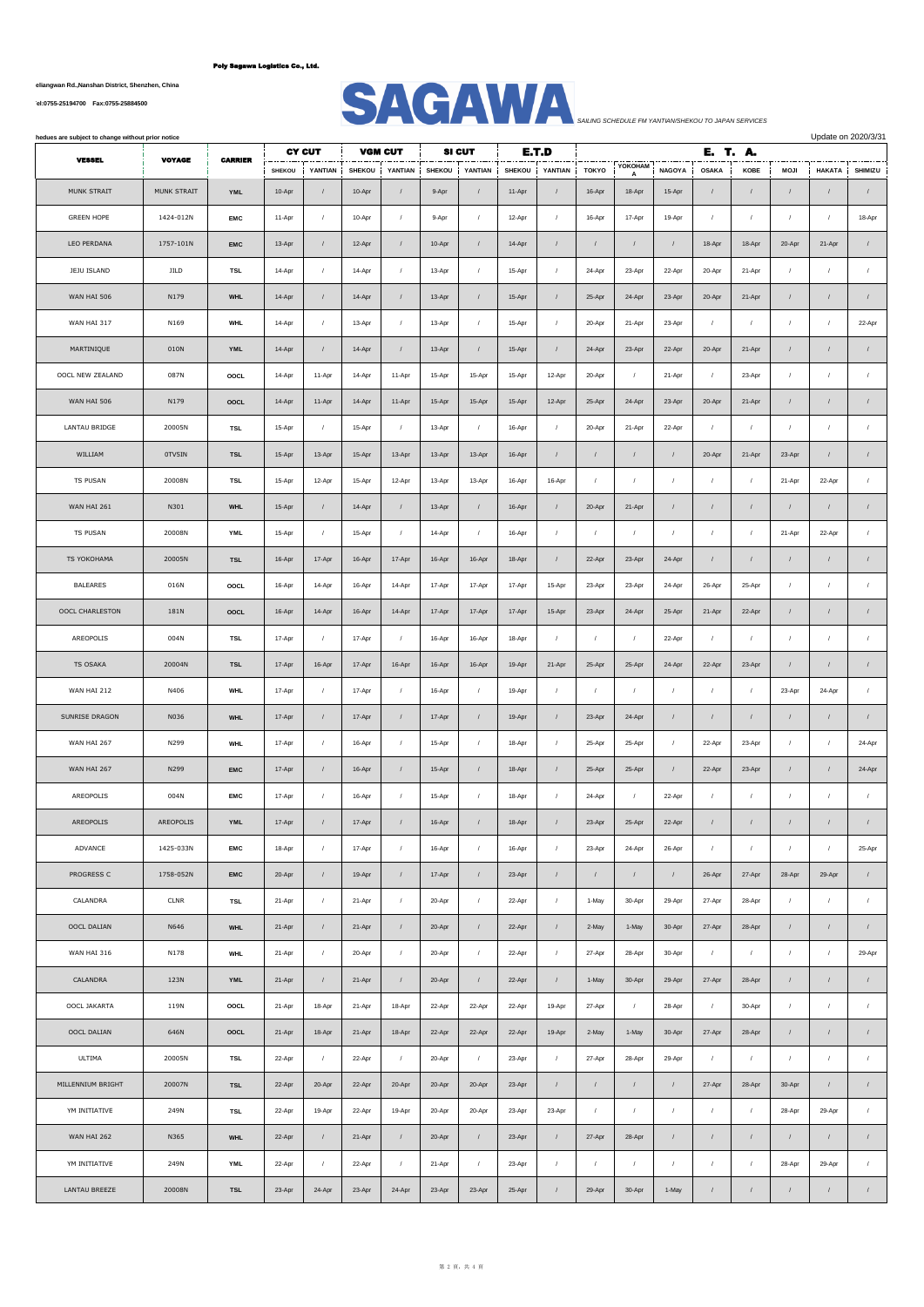**No.1007, Yueliangwan Rd.,Nanshan District, Shenzhen, China**



| hedues are subject to change without prior notice |               |                |                  |                   |                         |                   |                         |                             |                         |                   |                 |                  |                        | Update on 2020/3/31   |               |                         |                    |                              |
|---------------------------------------------------|---------------|----------------|------------------|-------------------|-------------------------|-------------------|-------------------------|-----------------------------|-------------------------|-------------------|-----------------|------------------|------------------------|-----------------------|---------------|-------------------------|--------------------|------------------------------|
| <b>VESSEL</b>                                     | <b>VOYAGE</b> | <b>CARRIER</b> |                  | <b>CY CUT</b>     |                         | <b>VGM CUT</b>    |                         | <b>SI CUT</b>               |                         | E.T.D             |                 | YOKOHAM          |                        | E. T. A.              |               |                         |                    |                              |
| ST BLUE                                           | 060N          | OOCL           | SHEKOU<br>23-Apr | YANTIAN<br>21-Apr | <b>SHEKOU</b><br>23-Apr | YANTIAN<br>21-Apr | <b>SHEKOU</b><br>24-Apr | YANTIAN<br>24-Apr           | <b>SHEKOU</b><br>24-Apr | YANTIAN<br>22-Apr | TOKYO<br>30-Apr | Δ<br>30-Apr      | <b>NAGOYA</b><br>1-May | <b>OSAKA</b><br>3-May | KOBE<br>2-May | <b>MOJI</b><br>$\prime$ | HAKATA<br>$\prime$ | <b>SHIMIZU</b><br>$\sqrt{ }$ |
|                                                   |               |                |                  |                   |                         |                   |                         |                             |                         |                   |                 |                  |                        |                       |               |                         |                    |                              |
| OOCL LE HAVRE                                     | 125N          | OOCL           | 23-Apr           | 21-Apr            | 23-Apr                  | 21-Apr            | 24-Apr                  | 24-Apr                      | 24-Apr                  | 22-Apr            | 30-Apr          | 1-May            | 2-May                  | 28-Apr                | 29-Apr        | $\prime$                | $\prime$           | $\sqrt{ }$                   |
| MUNK STRAIT                                       | 024N          | TSL            | 24-Apr           | $\prime$          | 24-Apr                  | $\prime$          | 23-Apr                  | 23-Apr                      | 25-Apr                  | $\prime$          | $\prime$        | $\prime$         | 29-Apr                 | $\prime$              | $\prime$      | $\prime$                | $\prime$           | $\sqrt{ }$                   |
| <b>TS BANGKOK</b>                                 | 20004N        | <b>TSL</b>     | 24-Apr           | 23-Apr            | 24-Apr                  | 23-Apr            | 23-Apr                  | 23-Apr                      | 26-Apr                  | 28-Apr            | 2-May           | 2-May            | 1-May                  | 29-Apr                | 30-Apr        | $\prime$                | $\prime$           | $\cal I$                     |
| WAN HAI 223                                       | N337          | <b>WHL</b>     | 24-Apr           | $\sqrt{2}$        | 24-Apr                  | $\prime$          | 23-Apr                  | $\sqrt{2}$                  | 26-Apr                  | $\sqrt{ }$        | $\sqrt{ }$      | $\sqrt{2}$       | $\overline{1}$         | $\sqrt{2}$            | $\sqrt{2}$    | 30-Apr                  | 1-May              | $\prime$                     |
| WAN HAI 263                                       | N294          | <b>WHL</b>     | 24-Apr           | $\prime$          | 24-Apr                  | $\prime$          | 24-Apr                  | $\prime$                    | 26-Apr                  | $\prime$          | 30-Apr          | 1-May            | $\prime$               | $\prime$              | $\prime$      | $\prime$                | $\prime$           | $\sqrt{ }$                   |
| WAN HAI 266                                       | N426          | <b>WHL</b>     | 24-Apr           | $\prime$          | 23-Apr                  | $\prime$          | 22-Apr                  | $\sqrt{ }$                  | 25-Apr                  | $\prime$          | 2-May           | 2-May            | $\sqrt{ }$             | 29-Apr                | 30-Apr        | $\prime$                | $\prime$           | 1-May                        |
| WAN HAI 266                                       | N426          | <b>EMC</b>     | 24-Apr           | $\sqrt{2}$        | 23-Apr                  | $\prime$          | 22-Apr                  | $\sqrt{ }$                  | 25-Apr                  | $\prime$          | 2-May           | 2-May            | $\prime$               | 29-Apr                | 30-Apr        | $\prime$                | $\prime$           | 1-May                        |
| MUNK STRAIT                                       | 024N          | <b>EMC</b>     | 24-Apr           | $\prime$          | 23-Apr                  | $\sqrt{ }$        | 22-Apr                  | $\prime$                    | 25-Apr                  | $\sqrt{ }$        | 1-May           | $\sqrt{2}$       | 29-Apr                 | $\sqrt{ }$            | $\sqrt{2}$    | $\prime$                |                    | $\prime$                     |
| MUNK STRAIT                                       | MUNK STRAIT   | <b>YML</b>     | 24-Apr           | $\prime$          | 24-Apr                  | $\prime$          | 23-Apr                  | $\prime$                    | 25-Apr                  | $\prime$          | 30-Apr          | 2-May            | 29-Apr                 | $\sqrt{2}$            | $\prime$      | $\prime$                | $\prime$           | $\sqrt{2}$                   |
| EVERCORE                                          | 1426-002N     | EMC            | 25-Apr           | $\sqrt{2}$        | 24-Apr                  | $\prime$          | 23-Apr                  | $\sqrt{ }$                  | 26-Apr                  | $\sqrt{ }$        | 30-Apr          | 1-May            | 3-May                  | $\sqrt{ }$            | $\prime$      | $\prime$                | $\prime$           | 2-May                        |
| MOL EARNEST                                       | 050N          | OOCL           | 26-Apr           | $\sqrt{2}$        | 26-Apr                  | $\prime$          | 27-Apr                  | $\sqrt{2}$                  | 27-Apr                  | $\sqrt{ }$        | 2-May           | 3-May            | 5-May                  | $\sqrt{2}$            | 6-May         |                         | $\prime$           | $\sqrt{ }$                   |
| PORT ADELAIDE                                     | PADL          | <b>TSL</b>     | 28-Apr           | $\sqrt{2}$        | 28-Apr                  | $\prime$          | 27-Apr                  | $\sqrt{2}$                  | 29-Apr                  | $\sqrt{ }$        | 8-May           | 7-May            | 6-May                  | 4-May                 | 5-May         | $\prime$                | $\prime$           | $\sqrt{2}$                   |
| WAN HAI 505                                       | N144          | <b>WHL</b>     | 28-Apr           | $\prime$          | 28-Apr                  | $\prime$          | 27-Apr                  | $\sqrt{ }$                  | 29-Apr                  | $\prime$          | 9-May           | 8-May            | 7-May                  | 4-May                 | 5-May         | $\prime$                | $\prime$           | $\sqrt{ }$                   |
| WAN HAI 312                                       | N192          | <b>WHL</b>     | 28-Apr           | $\sqrt{2}$        | 27-Apr                  | $\prime$          | 27-Apr                  | $\sqrt{ }$                  | 29-Apr                  | $\sqrt{ }$        | 4-May           | 5-May            | 7-May                  | $\sqrt{2}$            | $\prime$      | $\sqrt{ }$              | $\prime$           | 6-May                        |
| PORT ADELAIDE                                     | 2004N         | <b>YML</b>     | 28-Apr           | $\sqrt{2}$        | 28-Apr                  | $\prime$          | 27-Apr                  | $\sqrt{2}$                  | 29-Apr                  | $\sqrt{ }$        | 8-May           | 7-May            | 6-May                  | 4-May                 | 5-May         | $\prime$                | $\prime$           | $\sqrt{2}$                   |
| OOCL AUSTRALIA                                    | 195N          | OOCL           | 28-Apr           | 25-Apr            | 28-Apr                  | 25-Apr            | 29-Apr                  | 29-Apr                      | 29-Apr                  | 26-Apr            | 4-May           | $\prime$         | 5-May                  | $\prime$              | 7-May         | $\prime$                | $\prime$           | $\sqrt{2}$                   |
| WAN HAI 505                                       | N144          | OOCL           | 28-Apr           | 25-Apr            | 28-Apr                  | 25-Apr            | 29-Apr                  | 29-Apr                      | 29-Apr                  | 26-Apr            | 9-May           | 8-May            | 7-May                  | 4-May                 | 5-May         | $\prime$                | 1                  | $\sqrt{ }$                   |
| ESTIMA                                            | 20005N        | <b>TSL</b>     | 29-Apr           | $\prime$          | 29-Apr                  | $\prime$          | 27-Apr                  | $\sqrt{ }$                  | 30-Apr                  |                   | 4-May           | 5-May            | 6-May                  | $\prime$              | $\prime$      | $\prime$                |                    | $\sqrt{2}$                   |
| SINAR SUBANG                                      | 20004N        | <b>TSL</b>     | 29-Apr           | 27-Apr            | 29-Apr                  | 27-Apr            | 27-Apr                  | 27-Apr                      | 30-Apr                  | $\prime$          | $\sqrt{ }$      | $\sqrt{ }$       | $\prime$               | 4-May                 | 5-May         | 7-May                   | $\prime$           | $\sqrt{ }$                   |
| <b>TS PUSAN</b>                                   | 20009N        | TSL            | 29-Apr           | 26-Apr            | 29-Apr                  | 26-Apr            | 27-Apr                  | 27-Apr                      | 30-Apr                  | 30-Apr            | $\sqrt{ }$      | $\sqrt{ }$       | $\cal I$               | $\prime$              | $\sqrt{2}$    | 5-May                   | 6-May              | $\boldsymbol{I}$             |
| WAN HAI 231                                       | N316          | <b>WHL</b>     | 29-Apr           | $\sqrt{2}$        | 28-Apr                  | $\prime$          | 27-Apr                  | $\sqrt{2}$                  | 30-Apr                  | $\prime$          | 4-May           | 5-May            | $\prime$               | $\sqrt{2}$            |               | $\prime$                | $\prime$           | $\sqrt{2}$                   |
| TS PUSAN                                          | 20009N        | <b>YML</b>     | 29-Apr           | $\prime$          | 29-Apr                  | $\prime$          | 28-Apr                  | $\sqrt{ }$                  | 30-Apr                  |                   | $\sqrt{ }$      | $\sqrt{ }$       | $\overline{1}$         | $\overline{1}$        | $\prime$      | 5-May                   | 6-May              | $\cal I$                     |
| TS SHANGHAI                                       | 20007N        | <b>TSL</b>     | 30-Apr           | 1-May             | 30-Apr                  | 1-May             | 30-Apr                  | 30-Apr                      | 2-May                   | $\prime$          | 6-May           | 7-May            | 8-May                  | $\prime$              | $\prime$      | $\prime$                | $\prime$           | $\cal I$                     |
| CARDIFF TRADER                                    | 032N          | OOCL           | 30-Apr           | 28-Apr            | 30-Apr                  | 28-Apr            | 1-May                   | 30 Apr/ 12:00               | 1-May                   | 29-Apr            | 7-May           | 7-May            | 8-May                  | 10-May                | 9-May         |                         | $\prime$           |                              |
| OOCL ZHOUSHAN                                     | 218N          | OOCL           | 30-Apr           | 28-Apr            | 30-Apr                  | 28-Apr            |                         | 30 Apr/ 12:00 30 Apr/ 12:00 | 1-May                   | 29-Apr            | 7-May           | 8-May            | 9-May                  | 5-May                 | 6-May         | $\prime$                | $\prime$           | $\sqrt{ }$                   |
| TS KAOHSIUNG                                      | 20004N        | TSL            | 1-May            | 30-Apr            | 1-May                   | 30-Apr            | 30-Apr                  | 30-Apr                      | 3-May                   | 5-May             | 9-May           | 9-May            | 8-May                  | 6-May                 | 7-May         | $\prime$                | $\prime$           | $\prime$                     |
| WAN HAI 222                                       | N336          | <b>WHL</b>     | 1-May            | $\sqrt{2}$        | 1-May                   | $\prime$          | 30-Apr                  | $\prime$                    | 3-May                   | $\prime$          | $\sqrt{2}$      | $\sqrt{2}$       | $\sqrt{ }$             | $\sqrt{2}$            | $\prime$      | 7-May                   | 8-May              | $\sqrt{ }$                   |
| INTERASIA ADVANCE                                 | N230          | <b>WHL</b>     | 1-May            | $\sqrt{2}$        | 1-May                   | $\sqrt{ }$        | 1-May                   | $\sqrt{ }$                  | 3-May                   | $\sqrt{2}$        | 7-May           | 8-May            | $\sqrt{ }$             | $\sqrt{ }$            | $\prime$      | $\sqrt{ }$              | $\sqrt{ }$         | $\sqrt{2}$                   |
| AREOPOLIS                                         | AREOPOLIS     | <b>YML</b>     | 1-May            | $\sqrt{2}$        | 1-May                   | $\prime$          | 30-Apr                  | $\sqrt{2}$                  | 2-May                   | $\sqrt{ }$        | 7-May           | 9-May            | 6-May                  | $\prime$              | $\prime$      | $\prime$                | $\prime$           | $\sqrt{2}$                   |
| SEASPAN EMERALD                                   | 239N          | OOCL           | 3-May            | $\prime$          | 3-May                   | $\sqrt{ }$        | 4-May                   | $\prime$                    | 4-May                   | $\sqrt{2}$        | 9-May           | 10-May           | 12-May                 | $\sqrt{2}$            | 13-May        | $\sqrt{2}$              | $\prime$           | $\prime$                     |
| THORSTAR                                          | 20004N        | YML            | 5-May            | $\sqrt{2}$        | 5-May                   | $\prime$          | 4-May                   | $\prime$                    | 6-May                   | $\sqrt{ }$        | 15-May          | 14-May           | 13-May                 | 11-May                | 12-May        | $\sqrt{2}$              | $\prime$           | $\prime$                     |
| OOCL GUANGZHOU                                    | 122N          |                |                  | 2-May             | 5-May                   |                   |                         |                             | 6-May                   | 3-May             | 11-May          |                  | 12-May                 |                       |               | $\sqrt{ }$              | $\prime$           | $\prime$                     |
|                                                   |               | OOCL           | 5-May            |                   |                         | 2-May             | 6-May                   | 6-May                       |                         |                   |                 | $\sqrt{ }$       |                        | $\sqrt{2}$            | 14-May        |                         |                    |                              |
| YM INITIATIVE                                     | 250N          | <b>YML</b>     | 6-May            | $\prime$          | 6-May                   | $\prime$          | 5-May                   | $\sqrt{2}$                  | 7-May                   | $\prime$          | $\sqrt{ }$      | $\sqrt{ }$       | $\sqrt{ }$             | $\sqrt{2}$            | $\prime$      | 12-May                  | 13-May             | $\sqrt{ }$                   |
| <b>GSL KETA</b>                                   | 021N          | OOCL           | 7-May            | 5-May             | 7-May                   | 5-May             | 8-May                   | 8-May                       | 8-May                   | 6-May             | 14-May          | 14-May           | 15-May                 | 17-May                | 16-May        | $\prime$                | $\prime$           | $\prime$                     |
| OOCL CHARLESTON                                   | 182N          | OOCL           | 7-May            | 5-May             | 7-May                   | 5-May             | 8-May                   | 8-May                       | 8-May                   | 6-May             | 14-May          | 15-May           | 16-May                 | 12-May                | 13-May        | $\prime$                | $\prime$           | $\prime$                     |
| NYK DEMETER                                       | 082N          | OOCL           | 10-May           | $\prime$          | 10-May                  | $\sqrt{ }$        | 11-May                  | $\prime$                    | 11-May                  | $\prime$          | 16-May          | 17-May           | 19-May                 | $\sqrt{2}$            | 20-May        | $\prime$                | $\prime$           | $\sqrt{ }$                   |
| OOCL NEW ZEALAND                                  | 088N          | OOCL           | 12-May           | 9-May             | 12-May                  | 9-May             | 13-May                  | 13-May                      | 13-May                  | 10-May            | 18-May          | $\boldsymbol{I}$ | 19-May                 | $\boldsymbol{I}$      | 21-May        | $\prime$                | $\prime$           | $\boldsymbol{I}$             |
| BALEARES                                          | 017N          | OOCL           | 14-May           | 12-May            | 14-May                  | 12-May            | 15-May                  | 15-May                      | 15-May                  | 13-May            | 21-May          | 21-May           | 22-May                 | 24-May                | 23-May        | $\prime$                | $\sqrt{2}$         | $\boldsymbol{I}$             |